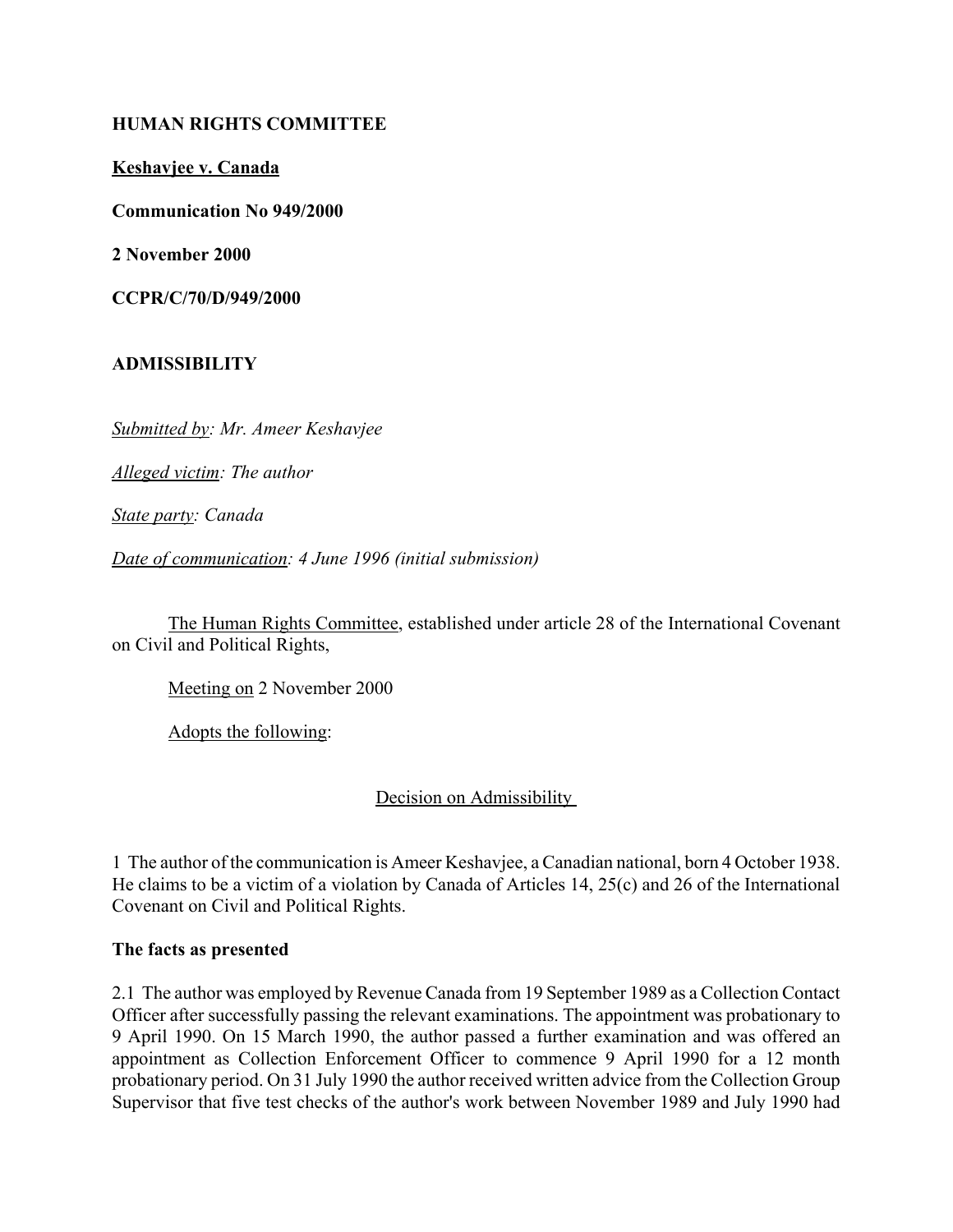shown unsatisfactory performance. These tests were conducted on 8 November 1989, 10 January 1990, 5 March 1990, 22 June 1990 and 10 July 1990.

2.2 On 31 July 1990, the author was given 90 days to correct these deficiencies or have the probationary appointment terminated. He was also advised that three test checks would be performed during that 90 day period. He contends that this was the first notice he had received that his performance was less than acceptable. He also alleges that the whole Unit's production had been down but no other employee had received such a letter. On 29 August 1990, the author was advised that, due to unsatisfactory performance, the usually payable pay increment commencing 19 September 1990 would be denied. This withholding appears to be a standard procedure in cases where management determines that an employee is not performing at an acceptable level. On 28 November 1990, the author's probationary appointment was terminated.

2.3 With the assistance and advice of the Union of Tax Employees, the author challenged the failure to provide the pay increment and the termination of appointment through four levels of internal complaint procedures (details unspecified). That process concluded on 22 January 1992 with advice of the final level hearing. The pay increment was restored at the third level hearing, but the termination was not reversed at any point.

2.4 In October 1991, the author complained to the Canadian Human Rights Commission alleging that he was discriminated against on the basis of his race, colour and national or ethnic origin (East Indian) in the termination of his employment. The Commission, after full investigation, found that the author's performance had not improved as advised, and that other collection officers were treated in the same way as the author. It concluded in August 1992 that the complaint was unfounded. The author made a further approach to the Commission to review its decision, which was also denied.

2.5 In November 1992, the author complained to the Public Service Commission of Canada in respect of his case. That complaint was dismissed in December 1992. The author has made a variety of further attempts to secure redress through the Prime Minister, the Minister of National Revenue and Members of Parliament. He has not proceeded with any further Court action, for instance in the Federal Court of Canada. He contends that such recourse would be pointless, as the Federal Court's review of decisions of the Human Rights Commission is confined to matters of jurisdiction and procedural fairness.

## **The complaint**

3.1 The author raises two main complaints. The first complaint is against the Union of Taxation Employees, representing the author in the internal grievance proceedings. He alleges that the union failed to explain the proper appeal procedures applicable to his case, and that the union had against his wishes excluded him from certain hearings. He also alleges that members of the Union arranged for his dismissal.

3.2 The essence of the author's main complaint relates to his allegation of discrimination in the termination of his employment. The author claims that he had recently passed higher level examinations and points out that the pay increment initially denied was later awarded. He charges that his dismissal was based upon racial discrimination. To support this claim he argues that his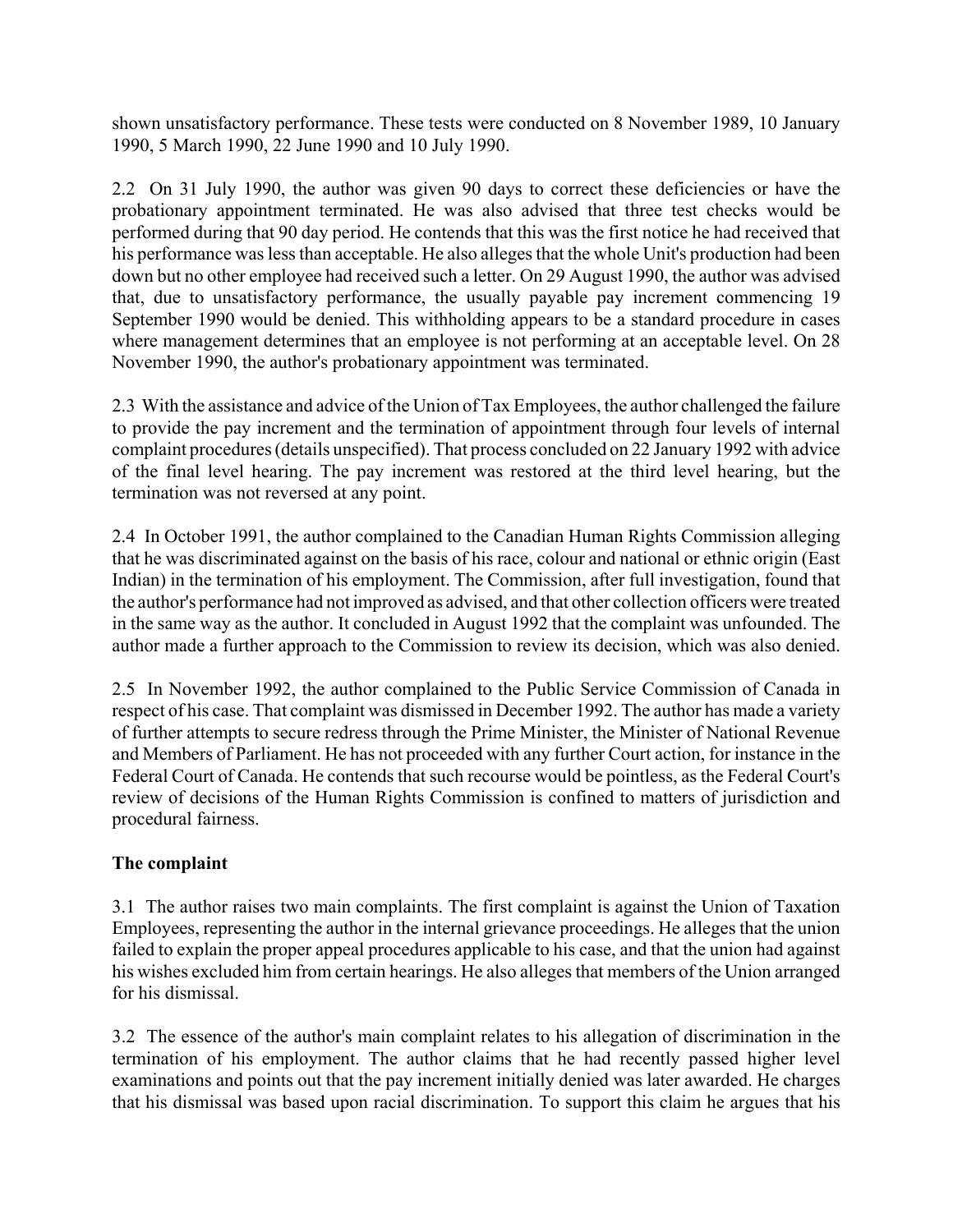supervisors, the union officials representing him and the adjudicators were Caucasian and that the internal grievance procedures were unfair, as persons who had exercised management functions were also members of grievance panels. The author contends that the above constitutes violations of article 14, 25, paragraph (c), and 26 of the Covenant.

# **Issues and proceedings before the Committee**

4.1 Before considering any claim contained in a communication, the Human Rights Committee must, in accordance with rule 87 of its rules of procedure, decide whether or not it is admissible under the Optional Protocol to the Covenant.

4.2 In terms of the allegations directed against the conduct of the Union, the Committee observes that the allegations are directed against private parties. In the absence of any argument on which the State party might be held responsible for the actions of these individuals, this part of the communication is inadmissible *ratione personae* under Article 1 of the Optional Protocol.

4.3 In terms of the author's allegations of discrimination, the Committee recalls that, according to its constant jurisprudence, it is not for the Committee, but for the competent authorities of the State party to evaluate facts and evidence. The Committee does not interfere in such an evaluation unless it was manifestly arbitrary or amounted to a denial of justice. In the instant case, the Committee notes that the author's allegations were examined on their merits by the Canadian Human Rights Commission, which found that the author's employment had been terminated not on any discriminatory ground, but for failure to improve unsatisfactory performance. Moreover, it found that other tax collection officials had been treated in the same manner. The author has failed to substantiate, for the purposes of admissibility, that these findings were either manifestly arbitrary or amounted to a denial of justice. In the light of this finding of the Human Rights Commission, the Committee is of the view that the author has failed to substantiate, for the purposes of admissibility, that his dismissal involved violations of his rights under articles 14, 25, paragraph (c), and 26 of the Covenant. This part of the communication is therefore inadmissible under article 2 of the Optional Protocol.

5 The Committee therefore decides:

 $\frac{1}{2}$ 

(a) that the communication is inadmissible under articles 1 and 2 of the Optional Protocol;

(b) that this decision shall be communicated to the author and, for information, to the State party.

<sup>\*</sup> The following members of the Committee participated in the examination of the present communication: Mr. Abdelfattah Amor, Mr. Prafullachandra Natwarlal Bhagwati, Lord Colville, Ms. Elizabeth Evatt, Ms. Pilar Gaitan de Pombo, Mr. Louis Henkin, Mr. Eckart Klein, Mr. David Kretzmer, Mr. Rajsoomer Lallah, Ms. Cecilia Medina Quiroga, Mr. Martin Scheinin, Mr. Hipólito Solari Yrigoyen and Mr. Roman Wieruszewski. Under rule 85 of the Committee's rules of procedure, Mr. Maxwell Yalden did not participate in the examination of the case.